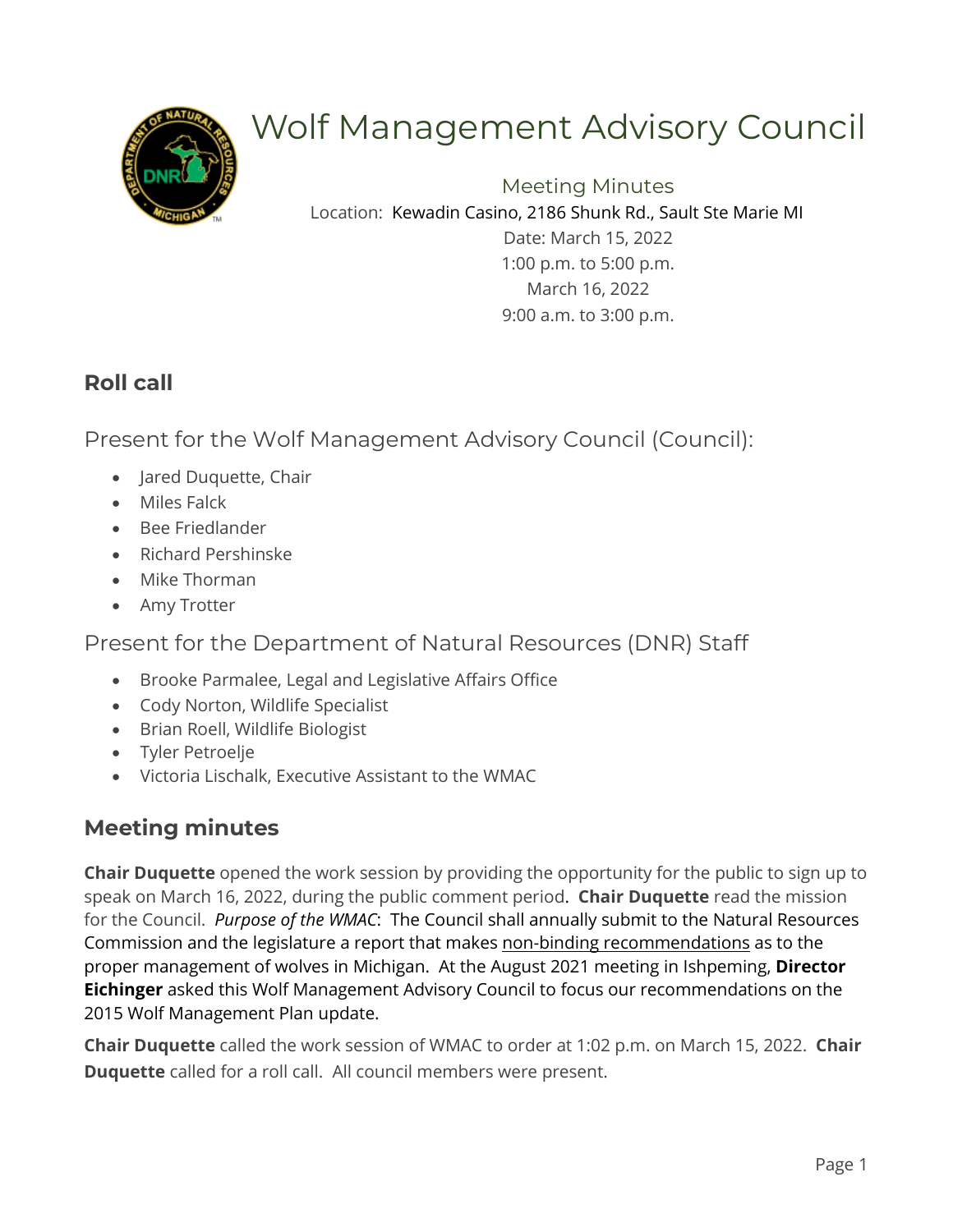The WMAC reviewed and discussed the draft minutes from the February 22, 2022, work session, and the February 23, 2022, meeting. The WMAC submitted their edits to Victoria. **Council Member Pershinske** discussed the wording of a motion made by **Council Member Friedlander** regarding Section 6.10.2 – regarding the word "predation". Each council member provided their definition. **Council Member Pershinske** stated he would provide a motion for more discussion at the March 16, 2022, meeting. **Council Member Trotter** discussed concerns regarding the edits provided by **Council Member Friedlander** on page three of the draft minutes. **Council Member Trotter** requested the added information regarding the process of providing motions on new business. After discussion **Council Member Trotter** regarding the survey count on page three. For clarification, the sentence should read "Brian stated the survey method is being conducted with no changes throughout the entire Upper Peninsula."

The Council discussed the agenda for the March 16 meeting and possible recommendations that members would make at the March 16 meeting.

Old Business Items:

- o Section 6.10: Manage wolf depredation of domestic animals
- o Section 6.12: Develop socially and biologically responsible management recommendations regarding the public harvest of wolves

New Business Items:

- o Section 6.7: Achieve compatibility between wolf distribution and abundance and social carrying capacity.
- o Section 6.8: Facilitate positive wolf-human interactions and other wolf-related benefits.
- o Section 6.6: Monitor and manage adverse effects of disease and parasites on the viability of the wolf population (this topic could be moved to April, depending on workload).
- Topics for April meeting:
	- o Section 6.9: Manage actual and perceived threats to human safety posed by wolves.
	- o Section 6.11: Minimize the negative impacts of captive wolves and wolf-dog hybrids.
	- o White Paper
	- o Public Attitude Survey
- Topics for May meeting
	- o Finalize recommendations and report for submittal to House and Senate Natural Resource Committees, the NRC, and the DNR.

**Council Member Thorman** made a motion to recess until March 16 at 9:00 a.m. supported by **Council Member Trotter.** After requesting discussion, **Chair Duquette** called for a vote and the motion to recess passed unanimously.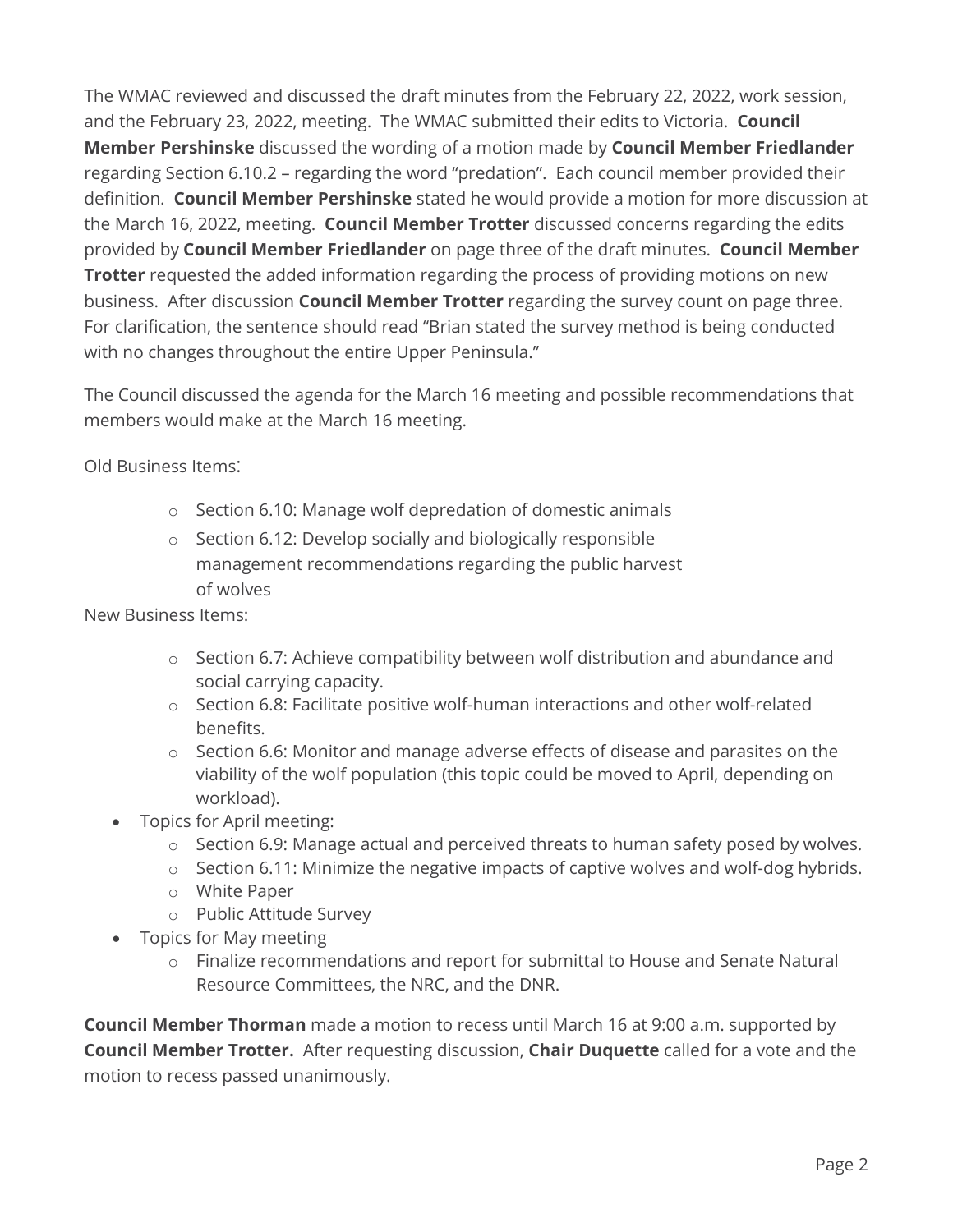The Council recessed at 3:35 p.m.

#### **March 16, 2022**

**Chair Duquette** opened the meeting by providing the opportunity for the public to sign up to speak during public comment period. **Chair Duquette** read the mission for the Council. *Purpose of the WMAC*: The Council shall annually submit to the Natural Resources Commission and the legislature a report that makes non-binding recommendations as to the proper management of wolves in Michigan. At the August 2021 meeting in Ishpeming, **Director Eichinger** asked this Wolf Management Advisory Council to focus our recommendations on the 2015 Wolf Management Plan update.

# **Roll call**

Present for the Wolf Management Advisory Council (Council):

- Jared Duquette, Chair
- Miles Falck
- Bee Friedlander
- Richard Pershinske
- Mike Thorman
- Amy Trotter

Present for the Department of Natural Resources (DNR) Staff

- Brooke Parmalee, Legal and Legislative Affairs Office
- Cody Norton, Wildlife Specialist
- Brian Roell, Wildlife Biologist
- Victoria Lischalk, Executive Assistant to the WMAC

**Chair Duquette** called the meeting of WMAC to order at 9:02 a.m. on March 16, 2022. **Chair Duquette** called for a roll call. All members were present.

**Chair Duquette** called for a motion to approve the day's agenda. The motion was made by **Council Member Trotter** to approve the March agenda. The motion was supported by **Council Member Thorman**. **Chair Duquette** called for discussion. **Chair Duquette** requested a discussion. Hearing no discussion, **Chair Duquette** called for a vote to accept the March agenda. The motion passed unanimously.

**Chair Duquette** called for a motion to approve the minutes from the WMAC from the February 22, 2022, work session, and the February 23, 2022, meeting. **Council Member Friedlander** made a motion to accept the February 22, 2022, work session, and February 23, 2022, meeting minutes to include her edits as submitted. The motion was not supported. **Council Member Trotter**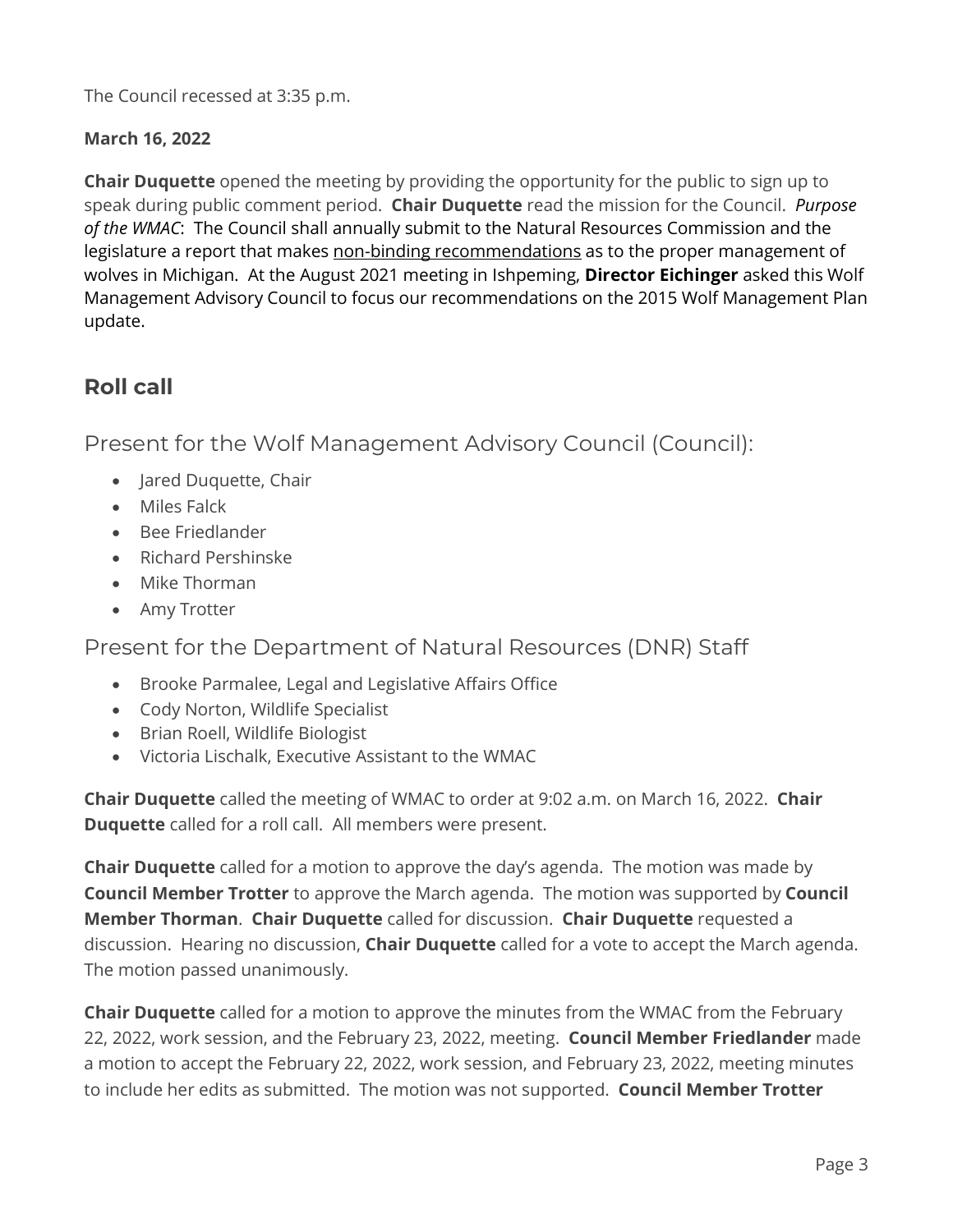made a motion to approve the minutes as originally submitted by Victoria prior to **Council Member Friedlander's** edits. The motion was supported by **Council Member Thorman**. **Chair Duquette** called for discussion. After discussion, **Chair Duquette** called for a vote. The motion failed. 3 yea (Trotter, Thorman, Pershinske) 1 nay (Friedlander) 2 abstain (Falck, Duquette).

**Chair Duquette** called for a motion to approve the amended minutes for the February 22, 2022, work session, and the February 23, 2022, meeting. **Council Member Thorman** made a motion to approve the minutes as amended supported by **Council Member Pershinske. Chair Duquette**  called for discussion. There being no additional discussion **Chair Duquette** called for a vote. The motion passed. 4 yea (Trotter, Thorman, Pershinske, Duquette) 2 abstain (Friedlander, Falck).

## Presentations

Wolf Management Advisory Council – Science-Based Management

• Accomplishments and Overview of Sections 6.6, 6.7, and 6.8 from the 2015 Michigan Wolf Management (45 minutes, Brian Roell, DNR)

#### **Chair Duquette** requested a break at 10:36.

The approval of the minutes was revisited. **Council Member Trotter** made a motion to amend the minutes regarding the statement made by Brian Roell on page 3 of the draft minutes to avoid confusion. The original sentence read – "Brian stated the survey count is being conducted with no changes throughout the entire Upper Peninsula." The changed sentence would read "Brian stated the survey *method* is being conducted with no changes throughout the entire Upper Peninsula." The motion was supported by **Council Member Thorman**. **Chair Duquette** requested a discussion. There being no further discussion, **Chair Duquette** called for a vote on the amendment. The motion passed. 4 yea (Trotter, Thorman, Pershinske, Duquette) 2 abstain (Friedlander, Falck).

## Public Comment

Brooke Parmalee read the official timekeeping procedures and guidelines for the meeting's public comment which began at 10:19 a.m.

a. 10 Minute Comments

Steve Dey, Straits Area Sportsmen's Club

b. 5 Minute Comments

Leon Hank Marcie Terwilliger Gary Gorniak, Vice President, Upper Peninsula Sportsmen's Alliance Nancy Warren Molly Tamulevich, Humane Society of the United States (not present, submitted written comments)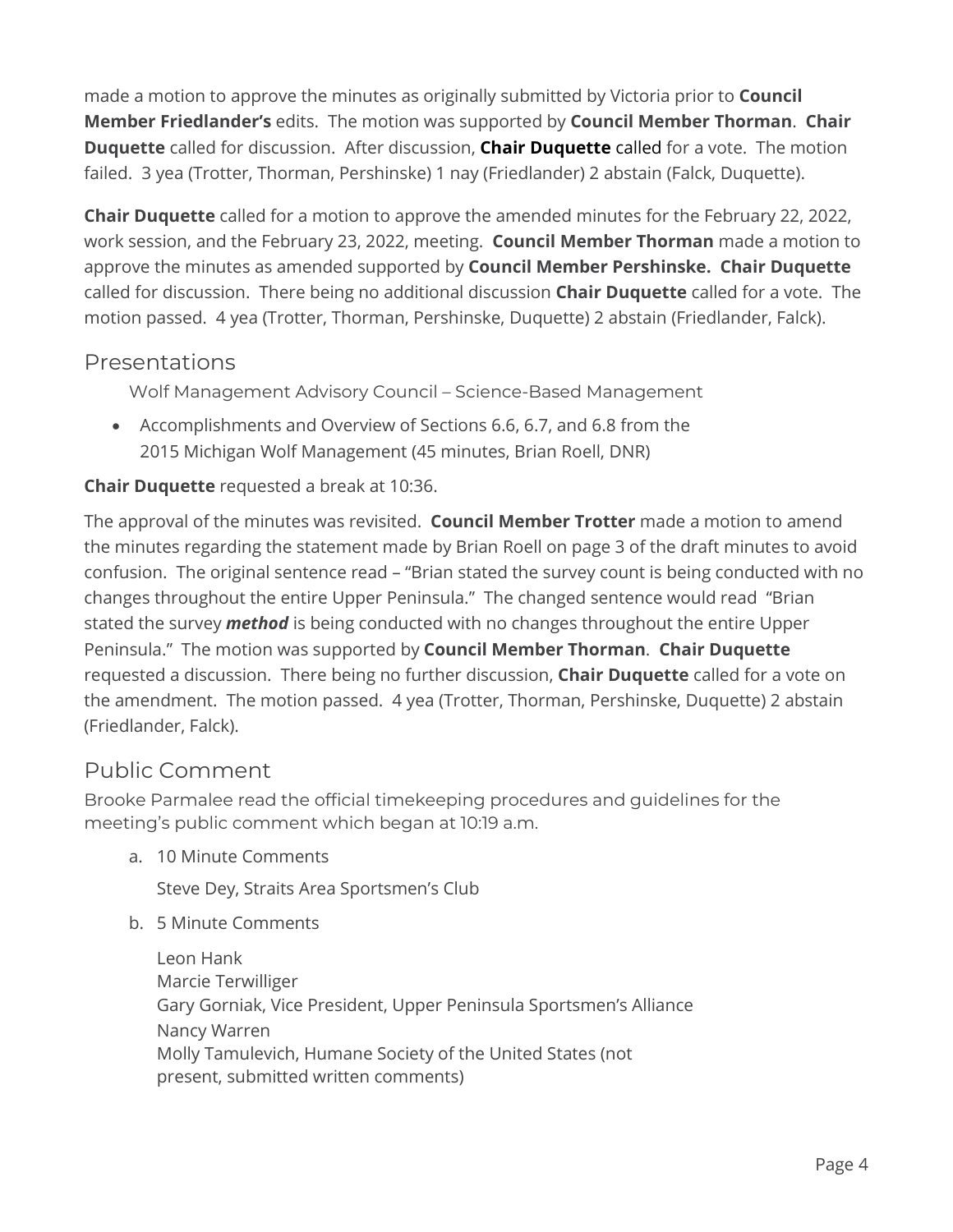c. 3 Minute Comments

Bob Warner Robert Swailes Mike Zimmerman Jill Fritz

**Chair Duquette** adjourned the portion of the public appearance at 11:09 a.m.

New Business Discussion for new business included:

Section 6.6: Monitor and manage adverse effects of diseases and parasites on the viability of the wolf population

Section 6.7: Achieve compatibility between wildlife distribution and abundance and social carrying capacity

Section 6.8: Facilitate positive wolf-human interactions and other wolf-related benefits The WMAC adjourned for lunch and returned at 1:03 pm. **Chair Duquette** opened the meeting after the lunch break with the Old Business on the agenda.

# Old Business

Section 6.10: Manage wolf depredation of domestic animals

**Council Member Falck** made a motion supported by **Council Member Thorman** to amend the recommendation, from the February meeting, made by **Council Member Friedlander** supported by **Council Member Trotter** on Section 6.10.2, Action 4, that the WMAC recommends the Department prioritize working with MDARD and the legislature to develop, implement, and enforce amendments to the Bodies of Dead Animals Act, MCL 287.651 et seq that will more effectively discourage human activities that increase the risk of wolf predation. After discussion, **Chair Duquette** called for a vote. The motion to amend passed unanimously.

**Council Member Falck** made the amendment supported by **Council Member Thorman** to recommend Department prioritize working with the Michigan Department of Agriculture and Rural Development (MDARD) and the legislature to develop, implement, and enforce amendments to the Bodies of Dead Animals Act, MCL 287.651 et seq with the goal to prevent predator visitation to carcass dumps and consequent conflicts. After discussion **Chair Duquette** called for a vote on the amended motion. The amended motion passed. 5 yea (Falck, Friedlander, Trotter, Thorman, Duquette) 1 nay (Pershinske)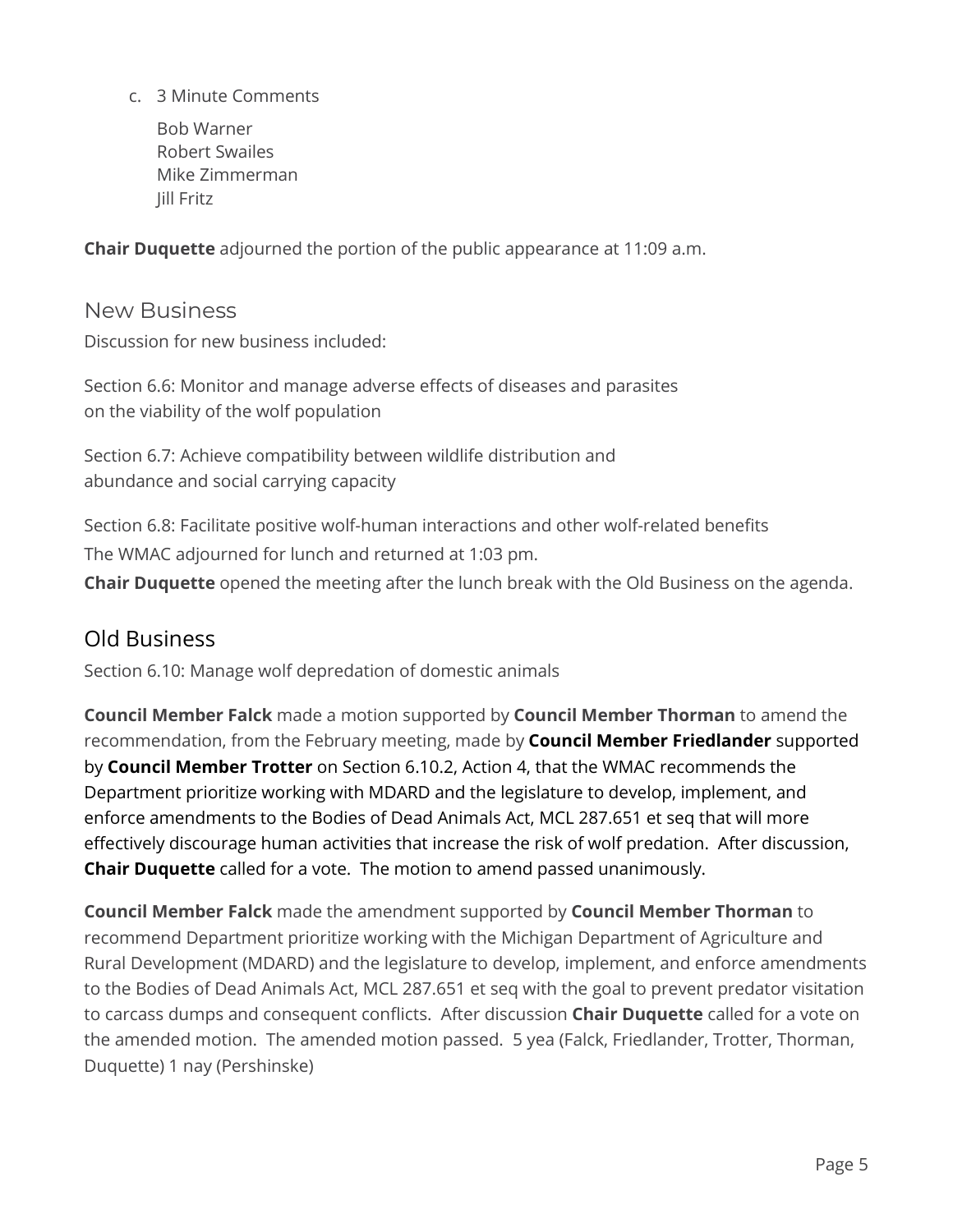**Council Member Falck** made a motion supported by **Council Member Thorman** to recommend the Department prioritize working with MDARD and the legislature to develop and implement incentives for livestock producers to adopt practices to minimize conflicts with wolves. After discussion, **Chair Duquette** called for a vote. The motion passed. 5 yea (Falck, Friedlander, Trotter, Thorman, Duquette) 1 nay (Pershinske)

**Council Member Falck** made a motion supported by **Council Member Friedlander** to recommend the Department does not support lethal control of wolves in response to dog depredation on public lands. After discussion, **Chair Duquette** called for a vote. The motion did not pass. 2 yea (Falck, Friedlander) 3 nay (Pershinske, Thorman, Trotter) 1 abstain (Duquette)

**Council Member Thorman** made a motion to recommend to the Department to develop recommendations for voluntary methods of bearbaiting, including bait barrels, to minimize wolf visitation to bait sites. The motion was supported by **Council Member Falck**. After discussion, **Chair Duquette** called for a vote. The motion passed. 5 yea (Duquette, Falck, Pershinske, Trotter, Thorman) 1 nay (Friedlander)

**Council Member Trotter** made a motion, supported by **Council Member Pershinske**, to recommend the development of a rapid public awareness system for verified depredation events, in addition to current information sharing. After discussion, **Chair Duquette** called for a vote. The motion passed. 5 yea (Friedlander, Falck, Pershinske, Trotter, Thorman) 1 abstain (Duquette)

**Chair Duquette** made a motion to request the legislature provide the Department with adequate general funding to staff, research, and implement non-lethal methods to minimize the risk of human-wolf conflicts. The motion was supported by **Council Member Falck**. After a brief discussion, **Chair Duquette** called for a vote. The motion passed unanimously.

**Council Member Friedlander** made a motion to recommend the Department work with the legislature to amend Public Act 487 of 2012 regarding compensation for missing livestock and the timeliness of prior wolf depredation. The motion was seconded by **Council Member Falck**. **Chair Duquette** called for discussion. After discussion **Chair Duquette** called for a vote. The motion passed. 4 yea (Friedlander, Falck, Trotter, Thorman) 1 nay (Pershinske) 1 abstain (Duquette)

Section 6.12: Develop Socially and Biologically Responsible Management Recommendations Regarding Public Harvest of Wolves

**Council Member Falck** made a motion that the Department does not recommend a public wolf harvest supported by **Council Member Friedlander**. **Chair Duquette** called for discussion. **Chair Duquette** called for a vote. The motion did not pass. 2 yea (Friedlander, Falck) 2 nay (Pershinske, Trotter) 1 abstain (Duquette); Thorman was absent for the vote.

**Council Member Friedlander** made a motion to recommend the Department be transparent in all updates as they implement 6.12 citing the evidence to support each update. The motion was